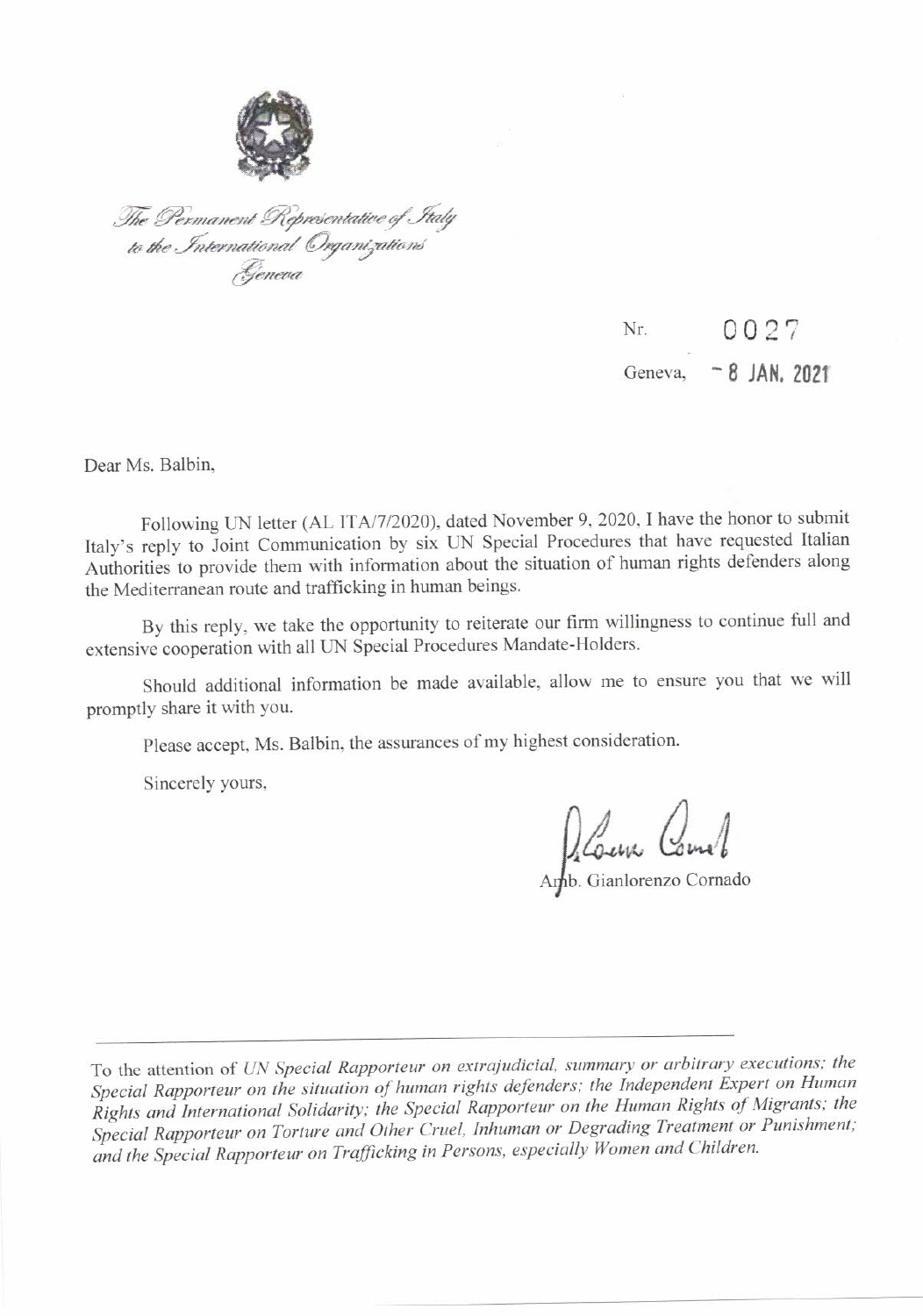**ITALY** 



## **MINISTRY OF FOREIGN AFFAIRS AND INTERNATIONAL COOPERATION**

*INTER-MINISTERIAL COMMITTEE FOR HUMAN RIGHTS*

## **ITALY'S REMARKS, IN RESPONSE TO UN JOINT COMMUNICATION (AL ITA 7/2020)**

*Janary 7, 2021*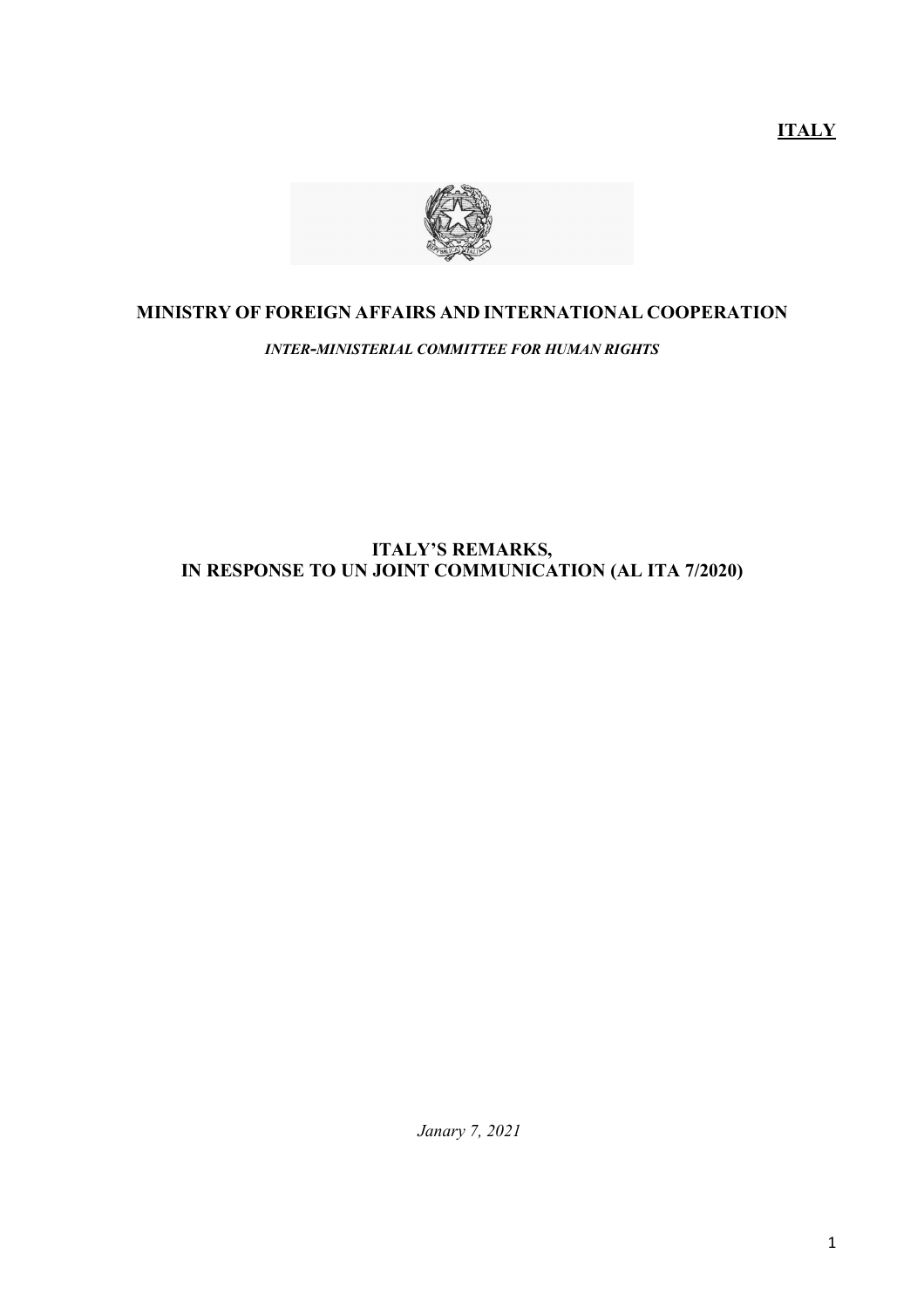### **ITALY'S REMARKS**

Further to letter, dated November 9, 2020 (AL ITA 7/2020), sent by UN Special Rapporteur on extrajudicial, summary or arbitrary executions; the Special Rapporteur on the situation of human rights defenders; the Independent Expert on human rights and international solidarity; the Special Rapporteur on the human rights of migrants; the Special Rapporteur on torture and other cruel, inhuman or degrading treatment or punishment; and the Special Rapporteur on trafficking in persons, especially women and children, Italian Authorities are in a position to provide the following remarks.

## **Q. No. 1 and 2**

Port State Control is the inspection activity carried out on foreign ships by the Port State Authority, which consists of a series of checks aimed at verifying and ensuring that the ship is not in sub-standard conditions compared to the applicable international Conventions governing: the safety of navigation; the prevention of pollution; the certification of the crew; and the living and working conditions on board.

The "Port State Control" activity in Italy takes place in compliance with Legislative Decree No.53, dated March 24, 2011 and subsequent amendments, which implements EU Directive 2009/16/EC as amended.

Directive 2009/16/EC establishes common and harmonized criteria for inspecting foreign ships through:

1. Periodic inspections, based on the ship's "risk profile" ("good" ships inspected less frequently, ships carrying flags of convenience or being detained more frequently); and

2. Additional inspections, when certain conditions are met (ships involved in accidents; ships reported for not complying with the applicable requirements, etc.).

The above Directive aims to inspect all foreign ships, calling at a ports and anchorages of an European Union port, when an interface (commercial operations, ship services, etc.) occurs between the port and the ship itself. The purpose of the inspection is to verify the compliance of the ship with the international legislation applicable to it, with the aim of drastically reducing substandard shipping in waters under EU Member States jurisdiction, also through detention measures (retention of the ship until safety conditions are restored) and ban (foreclosure of access to the EU ports for certain periods of time).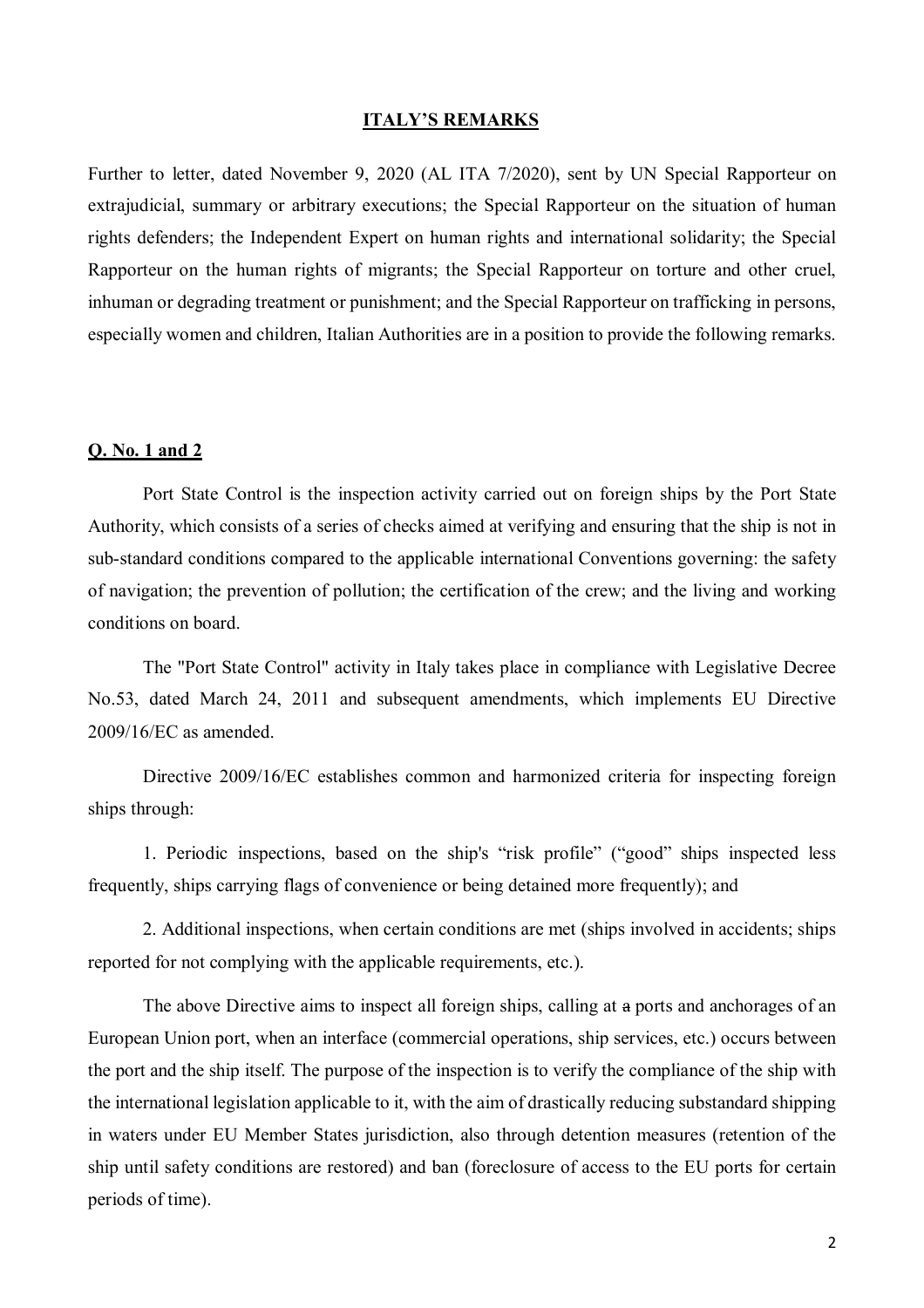Italy carries out the "Port State Control" activity through inspectors belonging to the Italian Coast Guard - Harbour Masters' Corps (*Corpo delle Capitanerie di Porto - Guardia Costiera*) - as qualified in accordance with the professional requirements established by Decree No.53/2011 and duly authorized following the completion of a structured training course; inspectors carry out checks on the compliance of ships with the applicable Conventions requrements and ratified by Italy (socalled "Relevant instruments"), such as, among the others all, the most significant Conventions on safety of navigation (SOLAS); prevention of pollution (MARPOL); training, certification and watchkeeping for seafarers (STCW); and living and working conditions on board (MLC, 2006).

The EU database called "THETIS" - implemented since January 1, 2011 - provides information on ships in port/anchorage or expected to arrive in the ports/anchorages of the Paris MoU Region (EU countries, EFTA countries, plus Canada and the Federal Republic of Russia) indicating ships to be inspected and allowing the results of the inspections to be recorded in the database, thus becoming available to all other Authorities.

The THETIS System also indicates the inspection priority (PI or PII) by calculating the "risk profile" of each individual ship and indicating ships which might be or have to be inspected:

Priority I (Priority One) – the ship that must be inspected;

Priority II (Priority Two) – the ship that can be inspected.

 $\overline{a}$ 

The risk profile of a ship is determined by the combination of certain parameters:

- Generic ones (type of ship, age, flag, performance of the "recognized<sup>1</sup> organizations" that have issued the statutory certification and ship's Company<sup>2</sup> performance); and
- Historical ones (number of deficiencies and detentions recorded during PSC inspections in a given period of time).

To these so-called "Periodic" inspections - at intervals established on the basis of the "risk profile" - "additional" ones are to be added (see Article 8, letter b, of Decree No.53/2011), which are determined by "unexpected" factors (e.g. reporting of alleged anomalies; crew complaints, etc.) or "overriding" ones (of absolute priority, such as collision, grounding, report of a Member State, etc.) which are inserted by the State of the port concerned in THETIS, thus making that the ship subject to

It is the body to which the flag delegates the inspection and certification of the ship activity with respect to the international standards applicable to it. At the European level, the recognition of organizations is governed by Regulation (EC) 391/2009.

<sup>2</sup> It is the company that has taken over from the shipowner the management of safety on board and, therefore, must comply with the "international safety management code" (ISM code) as made mandatory by the SOLAS (Safety of life at sea) Convention, ratifed by Italy by Act No.313/1980.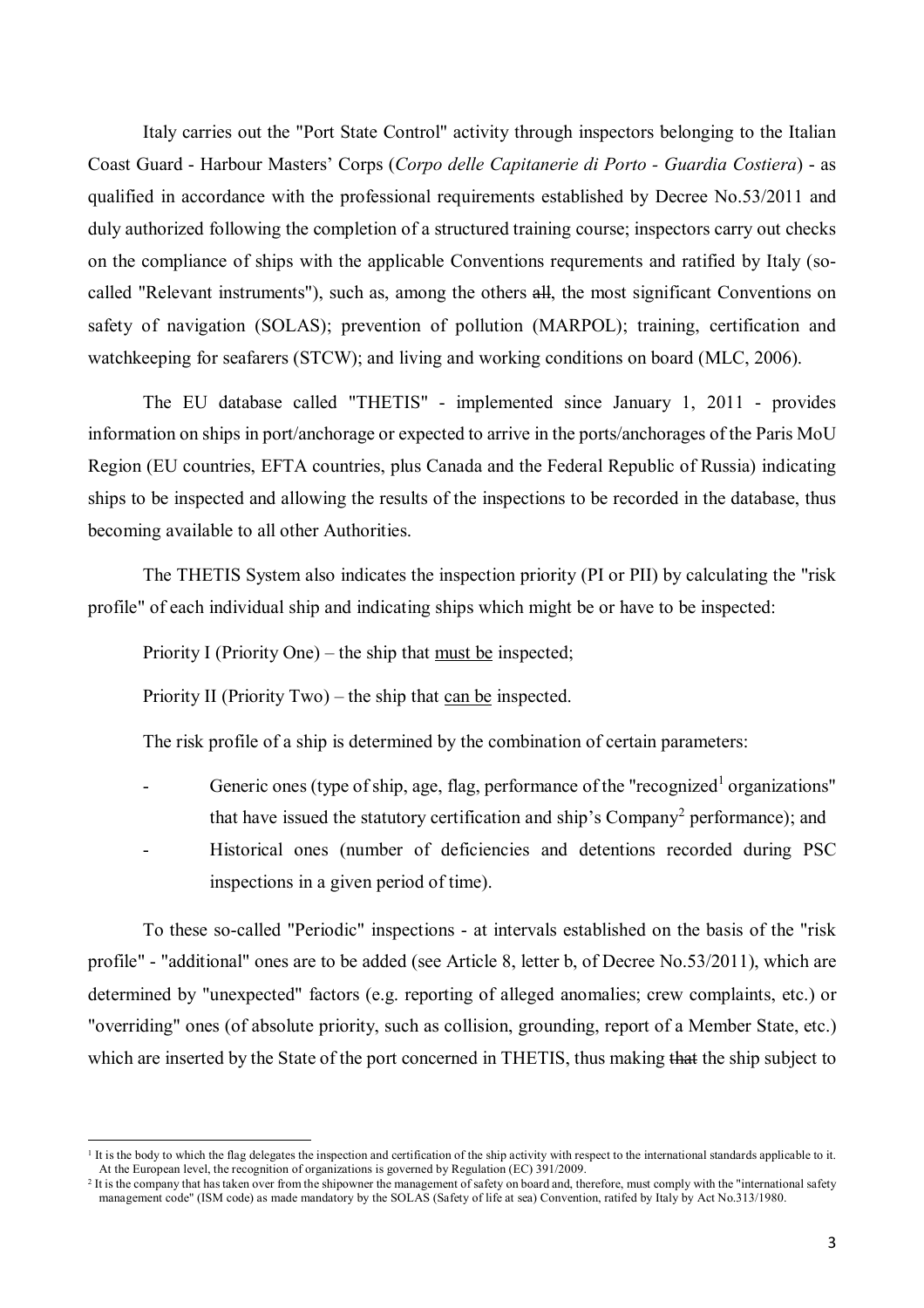non mandatory (PII) or mandatory (PI) inspection respectively, regardless of the interval time since the last PSC inspection.

It has to be taken into account that SOLAS (Safety of life at Sea) Convention stipulates that ships must be equipped and certified for the "service" they are intended for.

Every single flag State must have rules ensuring that ships flying its flag are suitably equipped and certified for the "service" they perform. It is therefore the responsibility of the flag State to certify NGO vessels for "search and rescue" activity.

SOLAS Convention attributes to the port States, where foreign ships call, the right/duty to carry out their own inspection activities. The purpose of the inspection is to verify that the ship is operating safely on the basis of the certificates issued by the flag State and does not constitute a danger to the voyage to be undertaken and/or the "service" that the ship intends to perform.

A similar standard is contained in all international Conventions as pollution prevention (MARPOL); training, certification and watchkeeping of seafarers (STCW) and living and working conditions on board of the ships (MLC, 2006).

NGO ships underwent both "periodical" and "additional " inspections; "Additional inspections" were carried out on the evidence of the systematic transportation of a number of persons higher than the number certified by the "Safety Certificates" issued by the flag State. This evidence was the prerequisite for verifying whether the ship was operating in compliance with the certification issued by the flag State. The outcome of the inspections led to the detection of a substantial number of technical and/or operational deficiencies with respect to the international standards on safety of navigation, pollution prevention, crew certification and living and working conditions on board, which individually and as a whole, due to their seriousness, constituted a reason to apply the administrative retention (*fermo amministrativo*, so-called detention) of ships until safety conditions were restored.

## **Q. No. 3**

The Italian Coast Guard Headquarters, in its capacity as National Competent Authority coordinating the activity of the national Port State Control inspectors, has provided technical instructions to its inspectors regarding the technical and operational controls to be carried out on safety of navigation, pollution prevention, certification of crew and living and working conditions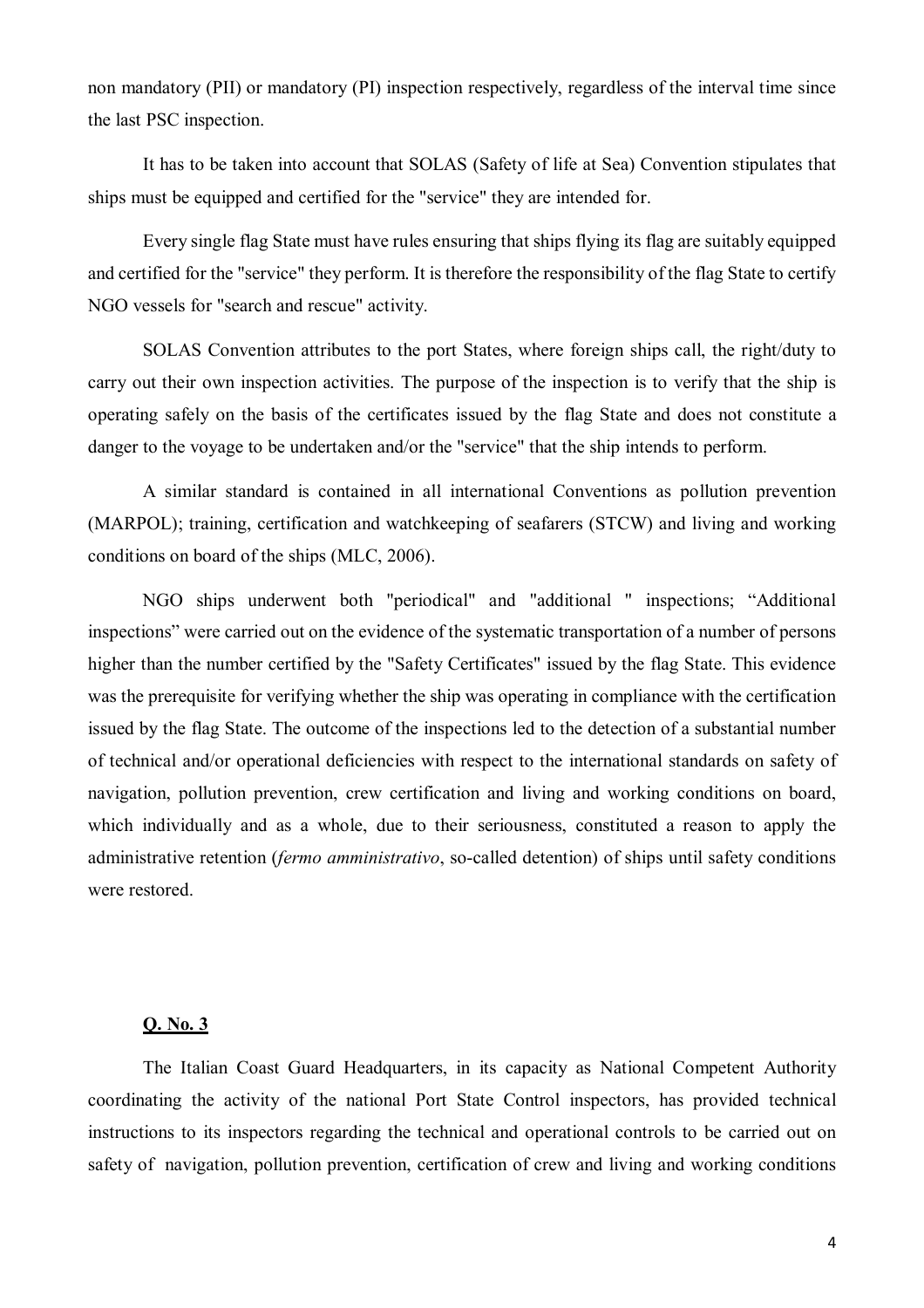on board, to guide the inspector in inspecting NGO's ships having regard to the statutory/national certifcates issued by the Flag State.

The inspectors also operate in accordance with the "Code of good practice" as contained within the specific instruction published by the Secretariat of the Paris MoU (instruction 41/2008/07).

This technical guidelines was issued by the Italian Coast Guard Headquarters in order to harmonize the inspection activity of NGO ships when undergoing PSC inspections in accordance with the modality reported under O.2.

Therefore, NGO ships, falling within the scope of one or more international Conventions on safety of navigation, pollution prevention, living and working conditions on board and certification of seafarers, are subjected to periodical and/or additional inspections when in ports or anchorages of the European Union, to verify compliance with applicable relevant provisions.

When ships have been systematically and almost exclusively carrying out rescue activities at sea, in the light of the above mentioned SOLAS provisions, it will be necessary for those ships to be equipped and certified by the Flag State accordingly. In this regard, some NGO ships have requested and obtained, from their own flag State (currently *Open Arms – Spanish flag and Ocean Viking – Norwegian flag*), the search and rescue certification, thus placing themselves within a framework of legitimacy also with respect to the rules relating to the safety of navigation.

### **Q. No.4.**

The international normative framework regarding search and rescue operations at sea is established by the International Convention on Maritime Search and Rescue, as adopted in Hamburg on April 27, 1979, which provides that each State must identify an area of responsibility within which it is responsible for coordinating search and rescue operations at sea.

Italy adhered to the aforementioned Convention by Law n. 147/1989 and by the subsequent implementing regulations pursuant to the Decree of the President of the Republic n. 662/1994, which entrusted the Minister of Transport and Navigation (currently the Ministry of Infrastructure and Transport) with the responsibility for the execution of the Convention, and the Italian Coast Guard Headquarters with the general coordination of maritime rescue services. For this purpose, the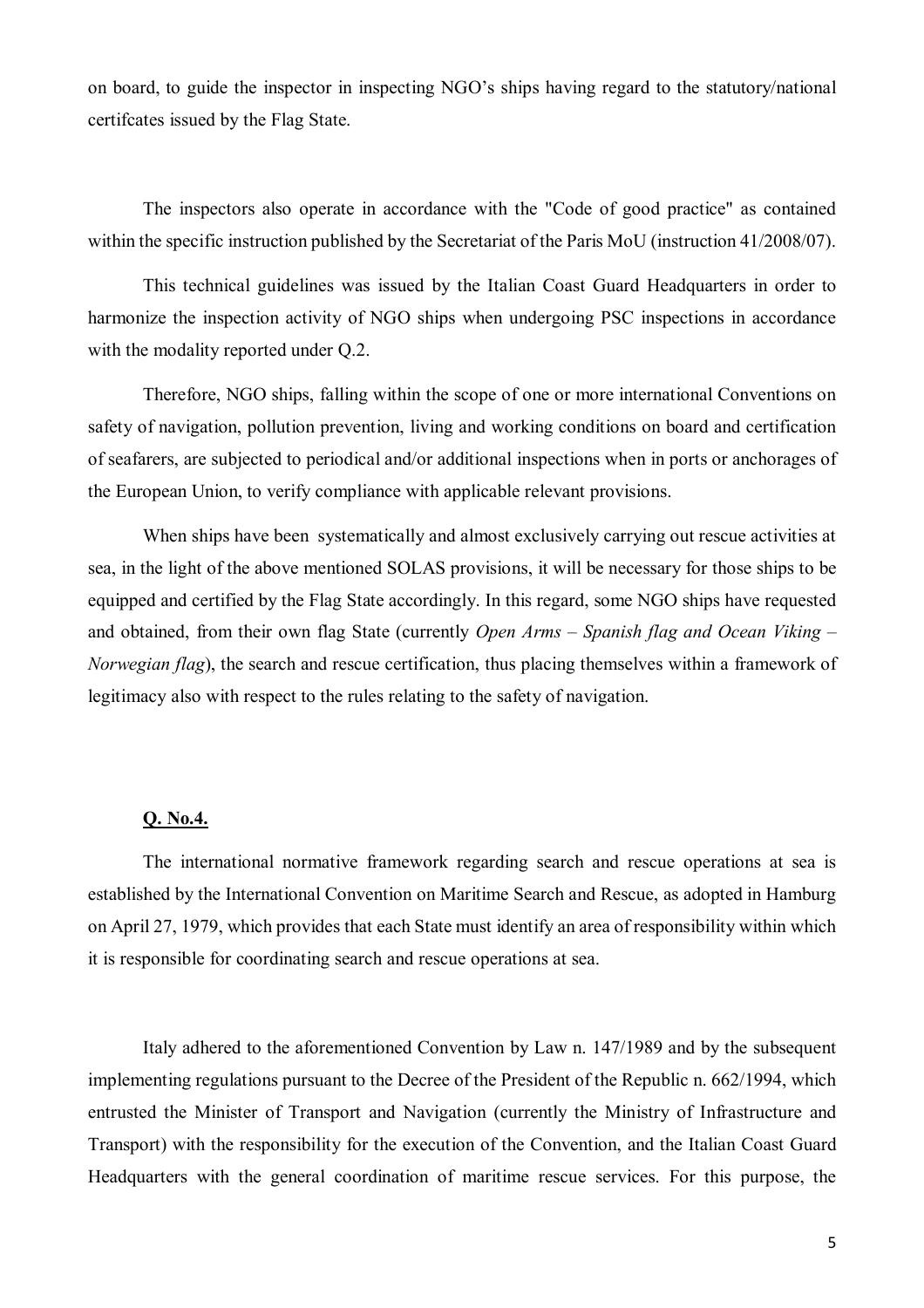aforementioned Italian Coast Guard Headquarters has been identified as the National Maritime Rescue Coordination Center (Italian Maritime Rescue Co-ordination Center - I.M.R.C.C.).

Furthermore, by the above Decree n. 662/1994, it was identified the Italian "search and rescue region", within which, according to the provisions of the Hamburg Convention, search and rescue services are provided and the coordination of SAR operations is ensured by the I.M.R.C.C. In this regard, it should be noted that this area of responsibility does not extend to the entire Central Mediterranean – insisting, in this stretch of sea, areas of responsibility of other coastal States that have declared their own SAR area of responsibility.

In any case, the IMRCC ensures, in accordance with the provisions of the Hamburg Convention and the relevant international SAR procedures, cooperation with the equivalent Maritime Rescue Co-ordination Centers (MRCCs) of the other coastal States, and particularly with those nearby States, also in order to provide information about any units or people in danger of getting lost within their respective areas of responsibility and to allow the timely coordination of the search and rescue operation by the competent MRCC.

Within its entire area of responsibility, Italy ensures a full and effective supply capacity of SAR services, through the use of highly specialized SAR units, equipped with specialized personnel, as well as effective coordination of SAR operations by the IMRCC.

Finally, it should be pointed out that the rescue activity coordinated by I.M.R.C.C. is carried out in full compliance with international and national legislations, also with reference to human rights without any discrimination based on age, gender, nationality, religion, political opinions, etc. of persons in need of assistance. These activities are also carried out in conjunction with the competent national Institutions on the basis of the national legal system (Ministry of the Interior).

The Ministry of Interior, through the Department for Civil Liberties and Immigration, cofinanced the ADITUS project with *FAMI* 2014-2020 funds, created in collaboration with the IOM, for the implementation of information services for migrants arriving via sea, with particular reference to "victims of trafficking and unaccompanied minors". This project provides for the implementation of early identification and assistance for victims of trafficking in the landing places and at *hotspots*;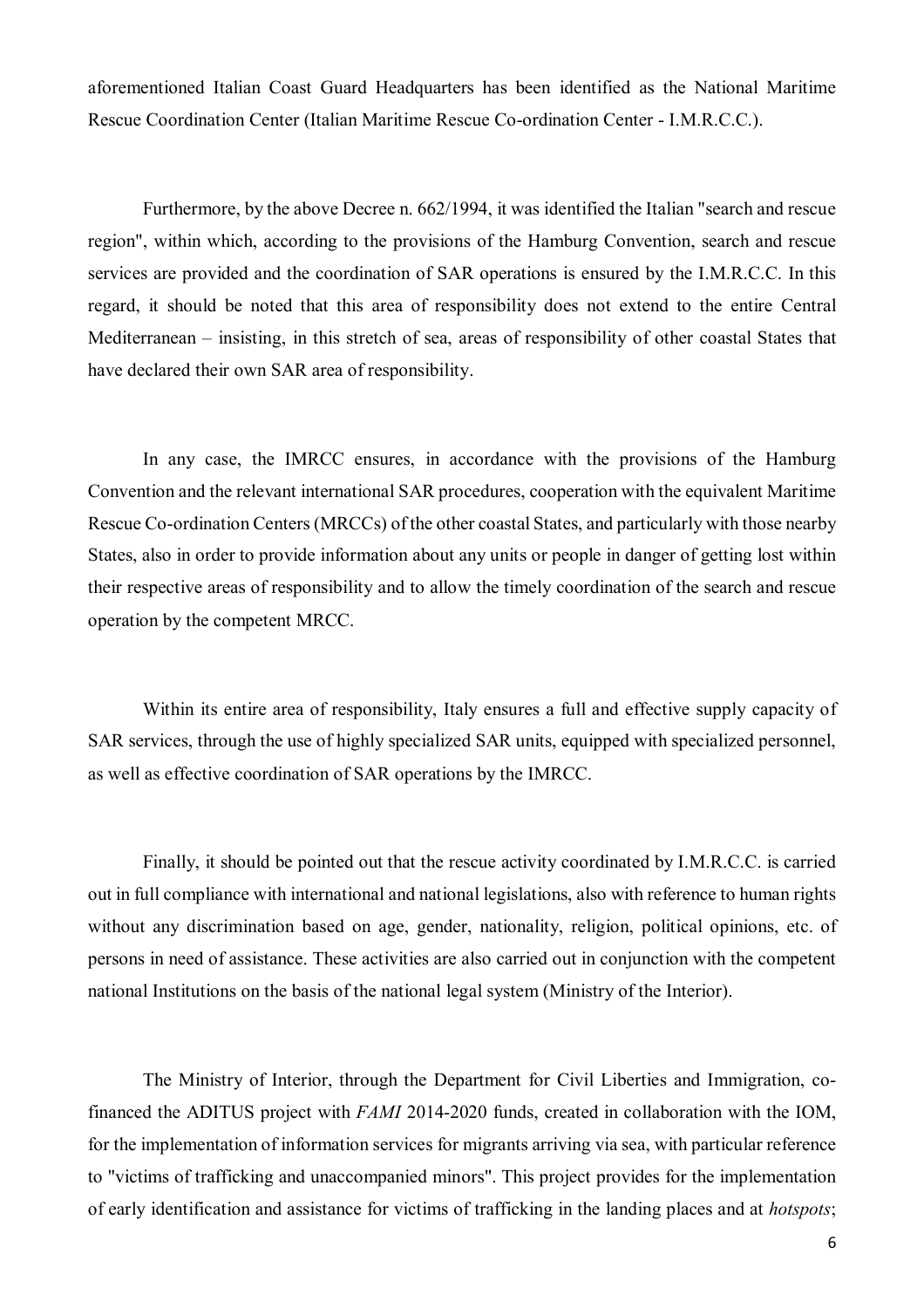the promotion, among local institutions and first aid and reception operators, of knowledge on the phenomenon of trafficking in human beings and on the protection measures provided for by current legislation; and knowledge of prevention and protection interventions - including psychosocial ones - in favor of migrants exposed to forms of labor exploitation and other forms of abuse. The activities of this project follow on from those previously carried out with the *Assistance and Praesidium* projects, both co-financed by the aforementioned Department.

From November 2017, as part of the actions of the "ADITUS" project, actions of capacitybuilding and support were also launched, with the involvement of the Prefectures, concerning the creation of training courses on the issues of "trafficking in human beings" and to support operators involved in the management of the phenomenon of trafficking and exploitation, respectively.

In support of the above initiative, the aforementioned Department issued to the Prefectures, on 27/10/17, a Circular Letter by which they were called to play a role of "collector" of the various bodies managing the reception centers active in their own territory, with awareness-raising and involvement of recipients in training activities.

The ADITUS project, which started on 1 January 2017, ended in December 2019. In consideration of the positive results achieved by this project, it was decided to continue its activities; and, on 20 December 2019, it was sent to IOM an ad hoc invitation to submit a project proposal, which has been approved and admitted for funding. It should also be noted that, in continuity with the contents of the previous FAMI project, UNHCR presented a new project proposal, as admitted for funding, for which the process aimed at signing the Agreement with the Department for Civil Liberties and Immigration is currently underway: This provides for the training of personnel involved in arrivals by sea, land and air, in the various phases of identification, referral and response as well as protection of applicants and international protection holders, with an approach sensitive to: age, gender and diversity.

For the implementation of measures to contain the risk of epidemiological spread of COVID-19 among migrants rescued at sea, or arrived in the national territory following autonomous landings, by Decree of the Head of the Civil Protection Department (DCDPC) No.1287 of 12 April 2020, the Head of the Department for Civil Liberties and Immigration was appointed "Implementing body",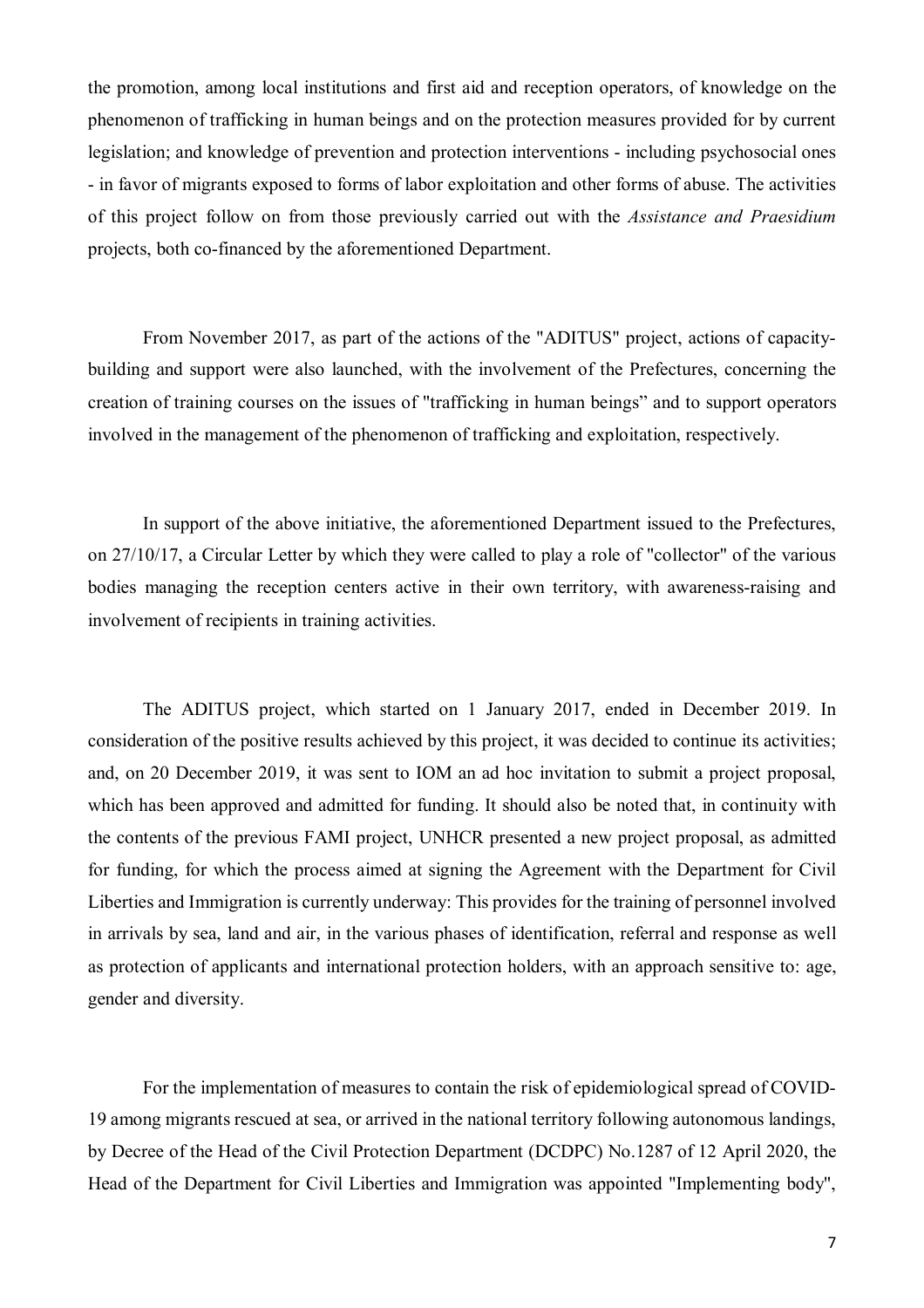with the possibility of using ships for the period of health surveillance, as identified through the structures of the Ministry of Infrastructure and Transportations. To carry out these measures, on May 9, 2020, a special agreement was signed with the Italian Red Cross.

The aforementioned Convention, in addition to health-care prevention services, provides, among others, services to the person, including linguistic-cultural mediation, also aimed at health activities, including the screening of migrants, as well as the identification of vulnerable persons and psychological support.

Furthermore, during the entire period of stay on board, training sessions and individual interviews are organized, during which useful information is provided on the context of arrival and on the situation in Europe, providing in particular information also on labour exploitation, on trafficking in human beings and international protection. With regard to the remaining guarantees and services provided for the victims of trafficking, even in phases subsequent to disembarkation, it should be noted that Article 17 of Legislative Decree No.142/2015 expressly includes victims of trafficking among persons with special needs for which are guaranteed throughout the reception phase assistance measures and appropriate medical care, as well as specific psychological support.

As regards the reception profiles, and without prejudice to the places made available for victims of trafficking by the Department for Equal Opportunities, the foreigners who hold residence permits for special cases, including victims of trafficking, if not accessing the specifically dedicated paths (art.18, of Legislative Decree No.286/98) can be accommodated in the structures of the Reception and Integration System (now SAI, formerly SIPROIMI), thus renamed due to the changes introduced by Decree-Law No. 130/2020. Furthermore, Article 17 of Act No.47/2017 establishes that particular protection must be guaranteed towards unaccompanied foreign minors, who are victims of trafficking, by setting up a specific assistance program that ensures adequate reception conditions and psycho-social, health and legal assistance besides providing long-term solutions, even beyond the age of majority.

In addition, there is a multidisciplinary age assessment procedure in force that respects the presumed age of the self-declared UAM victim of trafficking and his/her gender identity, as prescribed by Prime Ministerial Decree No.234/2016. In the first reception Centers financed with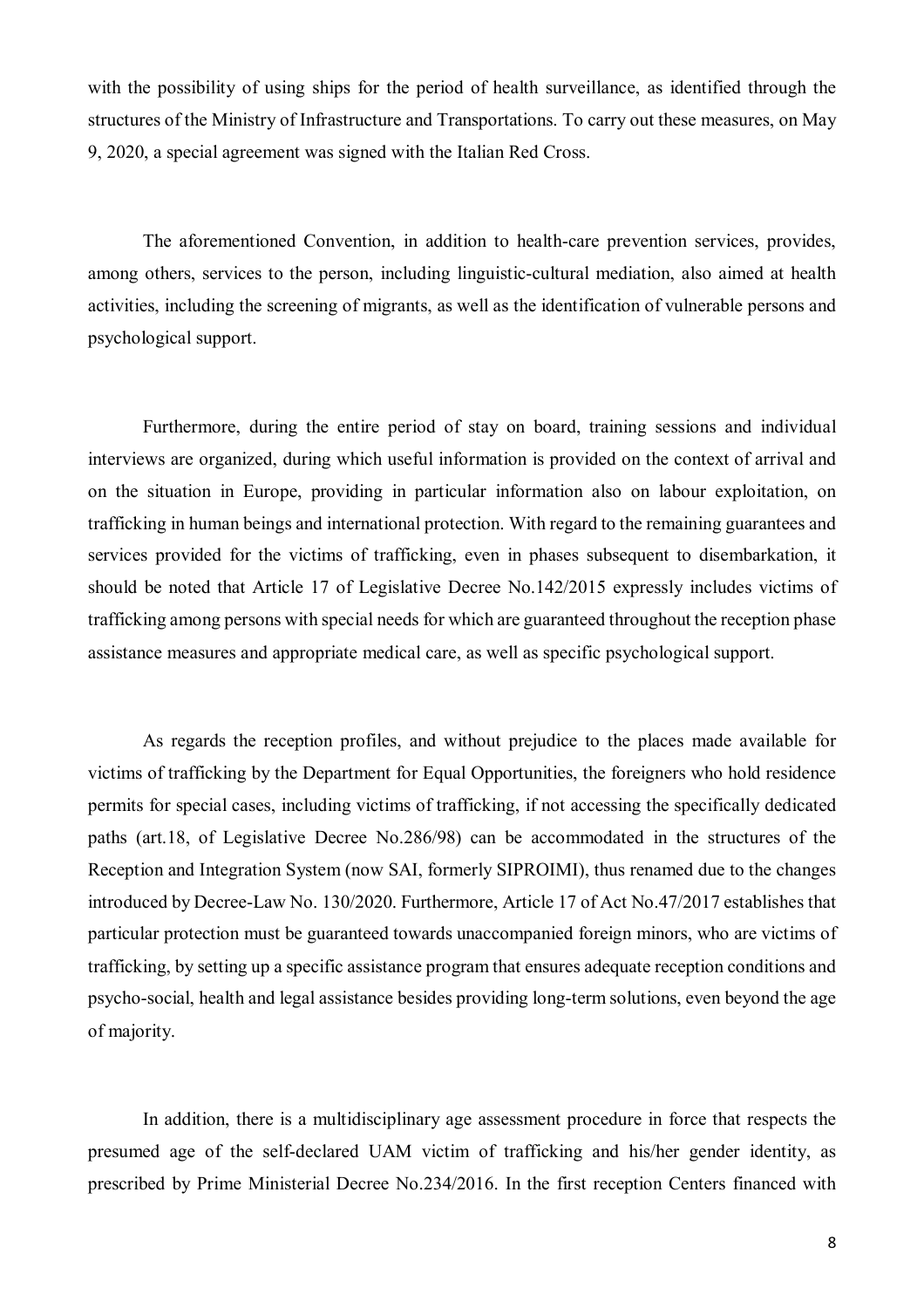FAMI resources there are teams made up of specific professional figures, foreseen by the relevant calls, such as social workers, linguistic mediators, educators and legal operators who follow the minors throughout their own pathway with the aim of promptly referring the potential victims of trafficking in order to activate the protection procedures provided for by the law.

Without prejudice to the connections that each project has established with the anti-trafficking network, the relevant projects are included in an update planning on issues relating to minors, which includes a focus on trafficking by IOM in the context of training of European Asylum Support Office (EASO).

Furthermore, good practices implemented by some projects were highlighted during dedicated workshops. The theme of UAMs trafficking is also part of the issues dealt with during the online workshops sponsored by EASO for 2020, in favour of SIPROIMI integrated reception projects and local authorities involved in UAMs matters.

It should also be noted that, by Decree of 21 July 2020, the Responsible Authority (AR) of the FAMI of the Department for Civil Liberties and Integration adopted the Public Notice "System interventions for strengthening the prevention and contrast of violence against foreign minors'.' The beneficiaries of this proposal are regions, local authorities, local health authorities, international organizations and civil society operating in the relevant sector, schools and research institutes. The activities envisaged in the projects will be completed by 30 September 2022.

Moreover, in collaboration with the UNHCR, the National Asylum Commission published on 13 January 2020 the updated version of the information brochure for asylum-seekers and refugees pursuant to Art.10, paragraph 2, of Legislative Decree No.142/2015, which is delivered to the applicant at the time of submitting the application. The brochure, also available in English, French, Spanish, Arabic and Persian, lists the UNHCR and IOM contacts, as well as the Anti-Trafficking Toll-Free Number of the Equal Opportunities Department, operating 24 hours a day, every day of the year, with a service working anonymously and equipped with multilingual specialized staff.

For completeness, the document drawn up by the Ministry of Interior together with UNHCR, concerning the Guidelines for the identification of victims of trafficking among applicants for